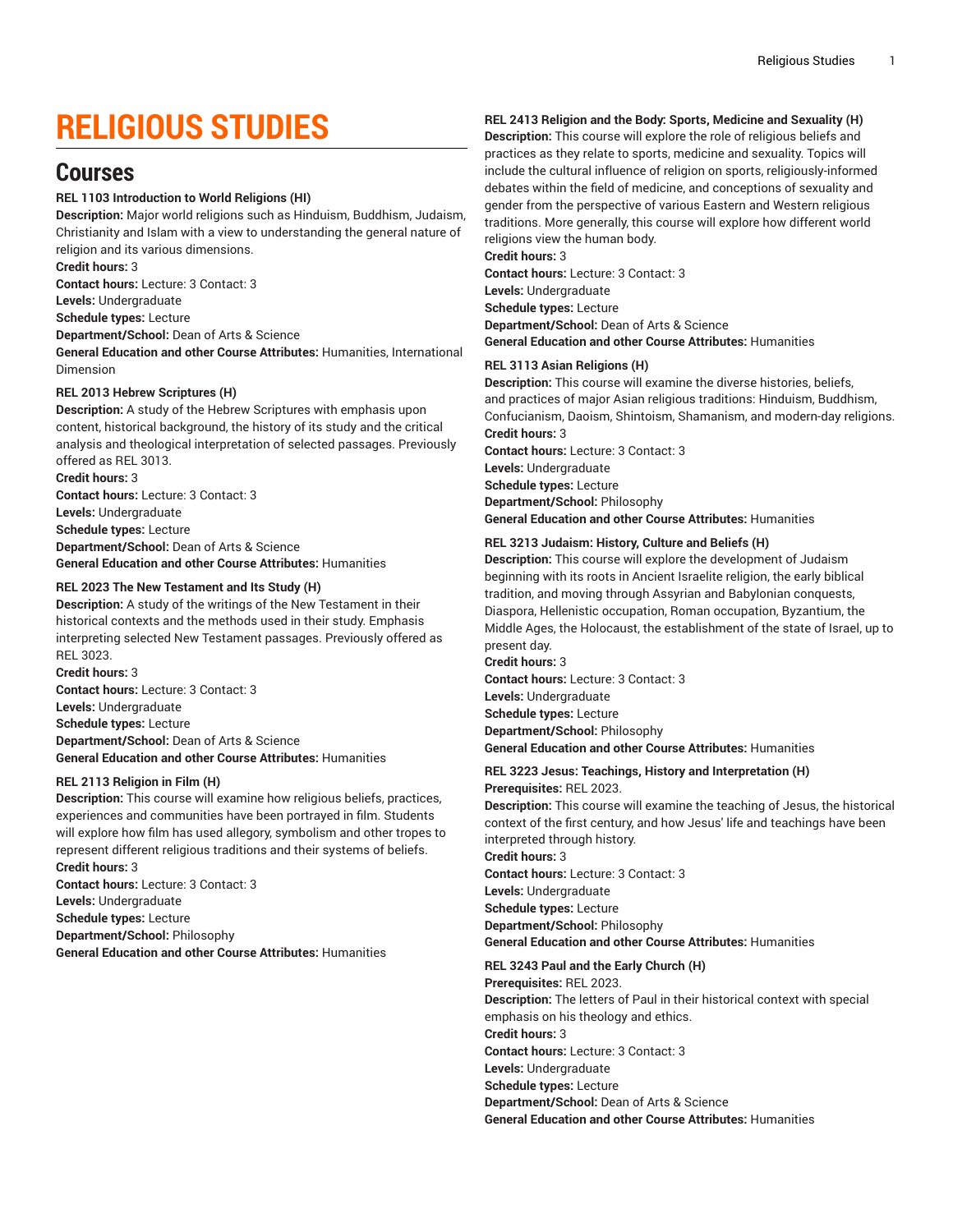#### **REL 3313 Islam: History, Culture and Beliefs (H)**

**Description:** This course will examine the history, culture and beliefs of Islam, from its seventh century origins to modern times. **Credit hours:** 3

**Contact hours:** Lecture: 3 Contact: 3 **Levels:** Undergraduate

**Schedule types:** Lecture

**Department/School:** Philosophy

**General Education and other Course Attributes:** Humanities

#### **REL 3423 Classic Christian Writings**

**Description:** A study of the primary source material from representative Christian authors scattered throughout two thousand years of church history, focusing on understanding the backgrounds from which the writings emerged, and grasping the writers' key ideas. Course previously offered as REL 4413.

**Credit hours:** 3 **Contact hours:** Lecture: 3 Contact: 3 **Levels:** Undergraduate **Schedule types:** Lecture **Department/School:** Philosophy

#### **REL 3513 Religious Experience (H)**

**Description:** This course will explore the nature of religious experience and what role it plays within different traditions. Modes of religious experience to be explored range from meditation and prayer to conversion experiences and mystical states of consciousness. **Credit hours:** 3

**Contact hours:** Lecture: 3 Contact: 3

**Levels:** Undergraduate

**Schedule types:** Lecture

**Department/School:** Philosophy

**General Education and other Course Attributes:** Humanities

#### **REL 3543 Religion, Race and Social Justice (DH)**

**Description:** This course examines the role of religion in the history and understanding of race, as well as how religion has been leveraged in relation to challenges of social justice.

**Credit hours:** 3 **Contact hours:** Lecture: 3 Contact: 3 **Levels:** Undergraduate

**Schedule types:** Lecture **Department/School:** Dean of Arts & Science **General Education and other Course Attributes:** Diversity, Humanities

#### **REL 3573 The Religions of Native Americans (DH) Prerequisites:** REL 1103.

**Description:** Selected tribal worldviews, belief systems and religious ceremonies as depicted in oral traditions, songs, and literature. Emphasis on Northern and Southern Plains Indians. **Credit hours:** 3

**Contact hours:** Lecture: 3 Contact: 3

**Levels:** Undergraduate

**Schedule types:** Lecture

**Department/School:** Philosophy

**General Education and other Course Attributes:** Diversity, Humanities

#### **REL 3713 Religion, Culture and Society**

**Prerequisites:** REL 1103, ANTH 2353, SOC 1113.

**Description:** An introduction to the scientific study of religion. Religious activity in both tribal and technological societies studied in the light of contemporary interpretations of culture and of social behavior. Same course as SOC 3713. **Credit hours:** 3 **Contact hours:** Lecture: 3 Contact: 3

**Levels:** Undergraduate **Schedule types:** Lecture **Department/School:** Philosophy

#### **REL 4033 American Christianity through the Colonial Period (H)**

**Description:** A study of the planting, development and spread of Christianity in America, beginning with the European roots and continuing through the colonial period up to c.1800. **Credit hours:** 3 **Contact hours:** Lecture: 3 Contact: 3 **Levels:** Undergraduate **Schedule types:** Lecture **Department/School:** Dean of Arts & Science **General Education and other Course Attributes:** Humanities

#### **REL 4050 Studies in Religion**

**Description:** Independent studies, seminars and courses on selected topics in religion. Offered for variable credit, 1-6 credit hours, maximum of 9 credit hours.

**Credit hours:** 1-6 **Contact hours:** Contact: 1-6 Other: 1-6 **Levels:** Undergraduate

**Schedule types:** Independent Study

**Department/School:** Dean of Arts & Science

#### **REL 4113 The World of Islam: Cultural Perspectives (HI)**

**Description:** The cultural heritage of the world of Islam explored through its expression in the art, architecture, and literature of the Muslim peoples. **Credit hours:** 3 **Contact hours:** Lecture: 3 Contact: 3 **Levels:** Undergraduate **Schedule types:** Lecture

**Department/School:** Dean of Arts & Science

**General Education and other Course Attributes:** Humanities, International Dimension

#### **REL 4213 Understanding Global Islam (HI)**

**Description:** A study of the history of Islam starting from Prophet Muhammad to the spread of the Islamic Empire. How Islam moved from Arabia to the world. Introduction to the Islamic divisions, where they are now, why they are similar and different in terms of laws, schools, countries, literature, sciences, Arabic script, the Shia, the Sunna, and different Islamic countries' practices. Also, debatable issues on Muslim women in American and other countries and why those are different from others.

#### **Credit hours:** 3

**Contact hours:** Lecture: 3 Contact: 3

**Levels:** Undergraduate

**Schedule types:** Lecture

**Department/School:** Dean of Arts & Science

**General Education and other Course Attributes:** Humanities, International Dimension